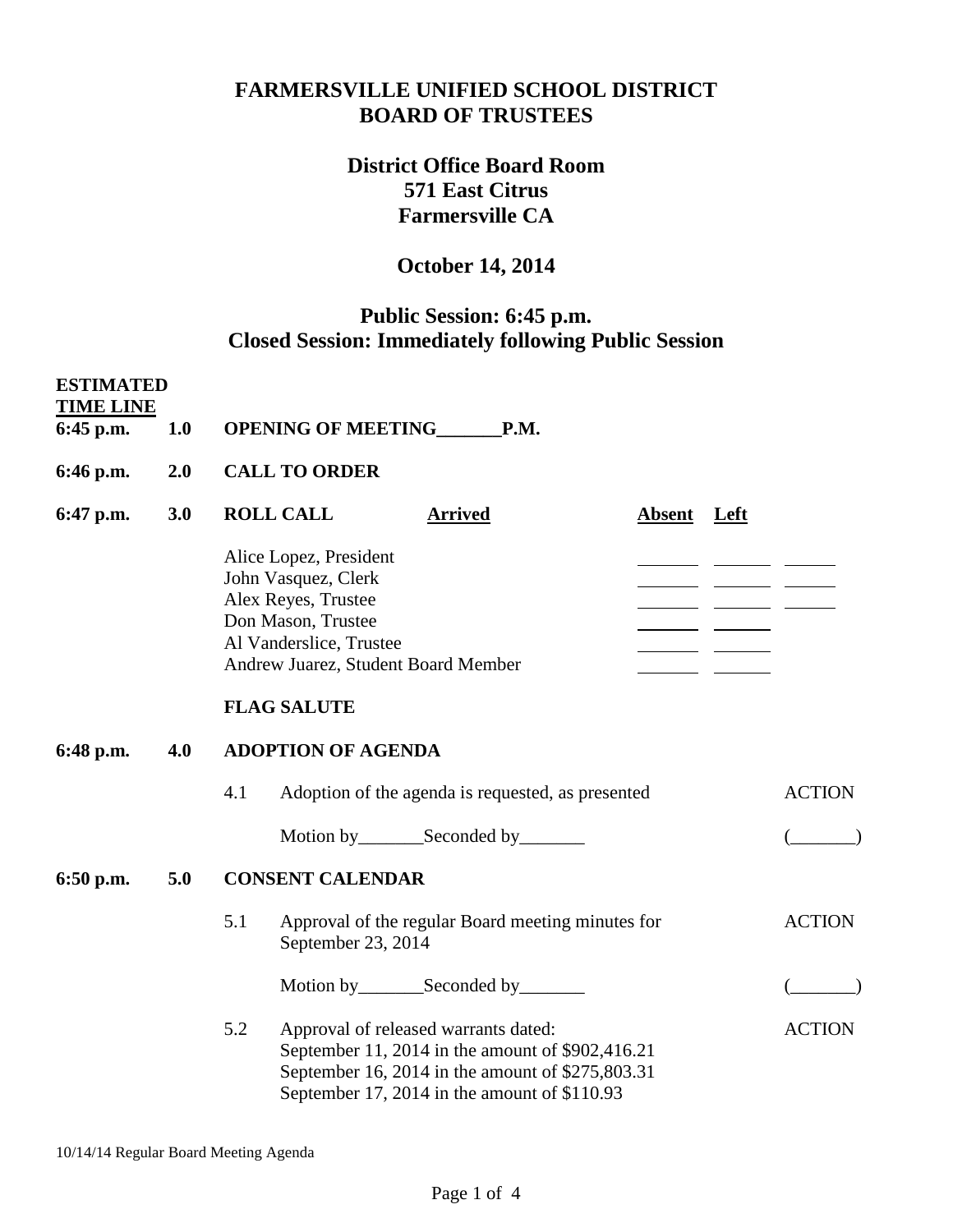| 6:53 p.m.   | 6.0         | Motion by__________Seconded by__________<br><b>AWARDS/PRESENTATIONS</b>                                                                                                                                                                                                                                                                                                                                                                |               |  |
|-------------|-------------|----------------------------------------------------------------------------------------------------------------------------------------------------------------------------------------------------------------------------------------------------------------------------------------------------------------------------------------------------------------------------------------------------------------------------------------|---------------|--|
|             |             | 6.1<br><b>Student Board Member Report</b>                                                                                                                                                                                                                                                                                                                                                                                              |               |  |
|             |             | 6.2<br>Presentation by Ofelia Lariviere: No Child Left Behind<br><b>Public School Choice Transportation Funding</b>                                                                                                                                                                                                                                                                                                                    |               |  |
| $7:05$ p.m. | 8.0         | <b>PUBLIC COMMENTS</b><br>Members of the public may address the Board on any agenda<br>item or other item of interest within the subject matter<br>jurisdiction of the Board, before or during the governing<br>board's consideration of the item. The Board is not able to<br>discuss or take action on any item not appearing on the agenda.<br>A three minute time limit will be imposed on public input<br>for individuals/issues. |               |  |
| $7:15$ p.m. | <b>10.0</b> | K-8 ISSUES                                                                                                                                                                                                                                                                                                                                                                                                                             |               |  |
|             |             | 10.1<br>Approval of Signature Revision to Snowden ASB Account                                                                                                                                                                                                                                                                                                                                                                          | <b>ACTION</b> |  |
|             |             |                                                                                                                                                                                                                                                                                                                                                                                                                                        |               |  |
| $7:18$ p.m. | <b>11.0</b> | <b>HIGH SCHOOL ISSUES</b>                                                                                                                                                                                                                                                                                                                                                                                                              |               |  |
|             |             | Approval of Yosemite Field Trip - Aztec Wilderness Crew<br>11.1                                                                                                                                                                                                                                                                                                                                                                        | <b>ACTION</b> |  |
|             |             | Motion by_________Seconded by________                                                                                                                                                                                                                                                                                                                                                                                                  |               |  |
| $7:20$ p.m. | 12.0        | <b>CURRICULUM</b>                                                                                                                                                                                                                                                                                                                                                                                                                      |               |  |
|             |             | Approval to attend CISC Leadership Symposium on<br>12.1<br>February 11-13, 2015 at Hyatt Regency Orange County                                                                                                                                                                                                                                                                                                                         | <b>ACTION</b> |  |
|             |             | Motion by__________Seconded by_________                                                                                                                                                                                                                                                                                                                                                                                                |               |  |
|             |             | 12.2<br>Approval of AVID Secondary Membership Agreement                                                                                                                                                                                                                                                                                                                                                                                | <b>ACTION</b> |  |
|             |             | Motion by __________ Seconded by _________                                                                                                                                                                                                                                                                                                                                                                                             |               |  |
|             |             | 12.3<br>Approval of Safe School Plans:<br>Hester, Snowden, Freedom, FJHS, FHS, DCA                                                                                                                                                                                                                                                                                                                                                     | <b>ACTION</b> |  |
|             |             |                                                                                                                                                                                                                                                                                                                                                                                                                                        |               |  |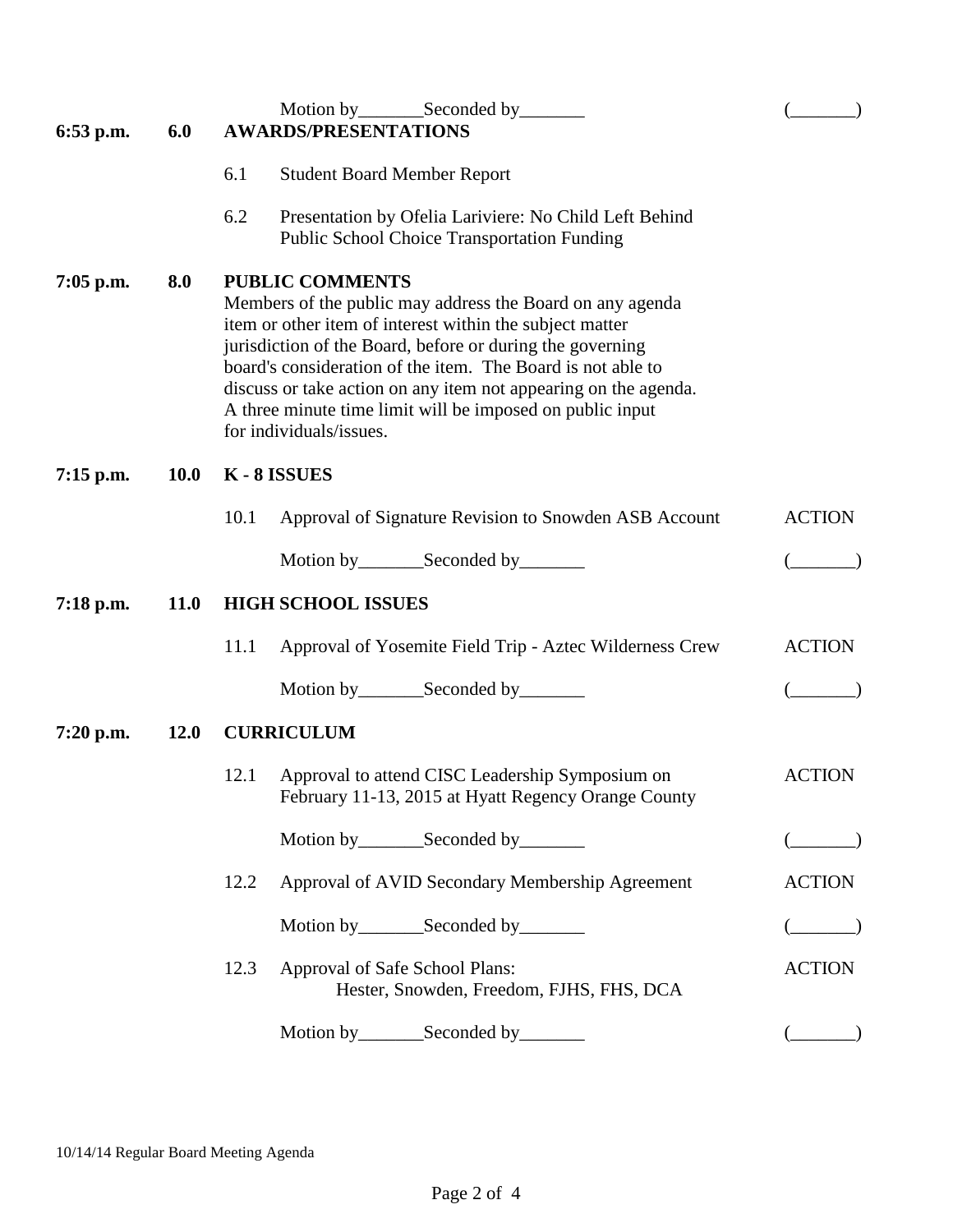## **7:25 p.m. 13.0 PERSONNEL**

|           |             | 13.1                     | Approval of personnel items as per the board transmittal form                                                    | <b>ACTION</b> |  |  |  |
|-----------|-------------|--------------------------|------------------------------------------------------------------------------------------------------------------|---------------|--|--|--|
|           |             |                          |                                                                                                                  |               |  |  |  |
|           |             | 13.2                     | Hearing and Public Comment of the Farmersville Teacher's<br>Association (FTA) Initial Proposal to the District   | <b>ACTION</b> |  |  |  |
|           |             |                          |                                                                                                                  |               |  |  |  |
|           |             | 13.3                     | Hearing and Public Comment of the District's Initial<br>Proposal to the Farmersville Teacher's Association (FTA) | <b>ACTION</b> |  |  |  |
|           |             |                          | Motion by __________ Seconded by _________                                                                       |               |  |  |  |
|           |             | 13.4                     | Adoption of Resolution #07-10-14-14 Recognizing<br>October 2014 as "National Principals Month"                   | <b>ACTION</b> |  |  |  |
|           |             |                          | Motion by__________Seconded by_________                                                                          |               |  |  |  |
| 7:35 p.m. | <b>14.0</b> | <b>BOARD BUSINESS</b>    |                                                                                                                  |               |  |  |  |
|           |             | 14.1                     | Consideration of any item any member of the Board<br>wishes to have on the agenda for the next meeting           |               |  |  |  |
| 7:38 p.m. | 15.0        | <b>BUSINESS SERVICES</b> |                                                                                                                  |               |  |  |  |
|           |             | 15.1                     | LCFF Update 2014-15                                                                                              |               |  |  |  |
|           |             | 15.2                     | Approval to attend CASBO CBO Symposium 2014 on<br>November 20-21, 2014 at Newport Beach, CA                      | <b>ACTION</b> |  |  |  |
|           |             |                          |                                                                                                                  |               |  |  |  |
|           |             | 15.3                     | September 2014 Enrollment Report                                                                                 |               |  |  |  |
|           |             | 15.4                     | Approval of Piggy Back Purchase through South County<br><b>Support Services Agency to Creative Bus Sales</b>     | <b>ACTION</b> |  |  |  |
|           |             |                          | Motion by __________ Seconded by _________                                                                       |               |  |  |  |
| 7:58 p.m. | <b>17.0</b> |                          | <b>FUTURE MEETING DATES</b>                                                                                      |               |  |  |  |
|           |             |                          |                                                                                                                  |               |  |  |  |

#### 17.1 October 28, 2014 November 18, 2014